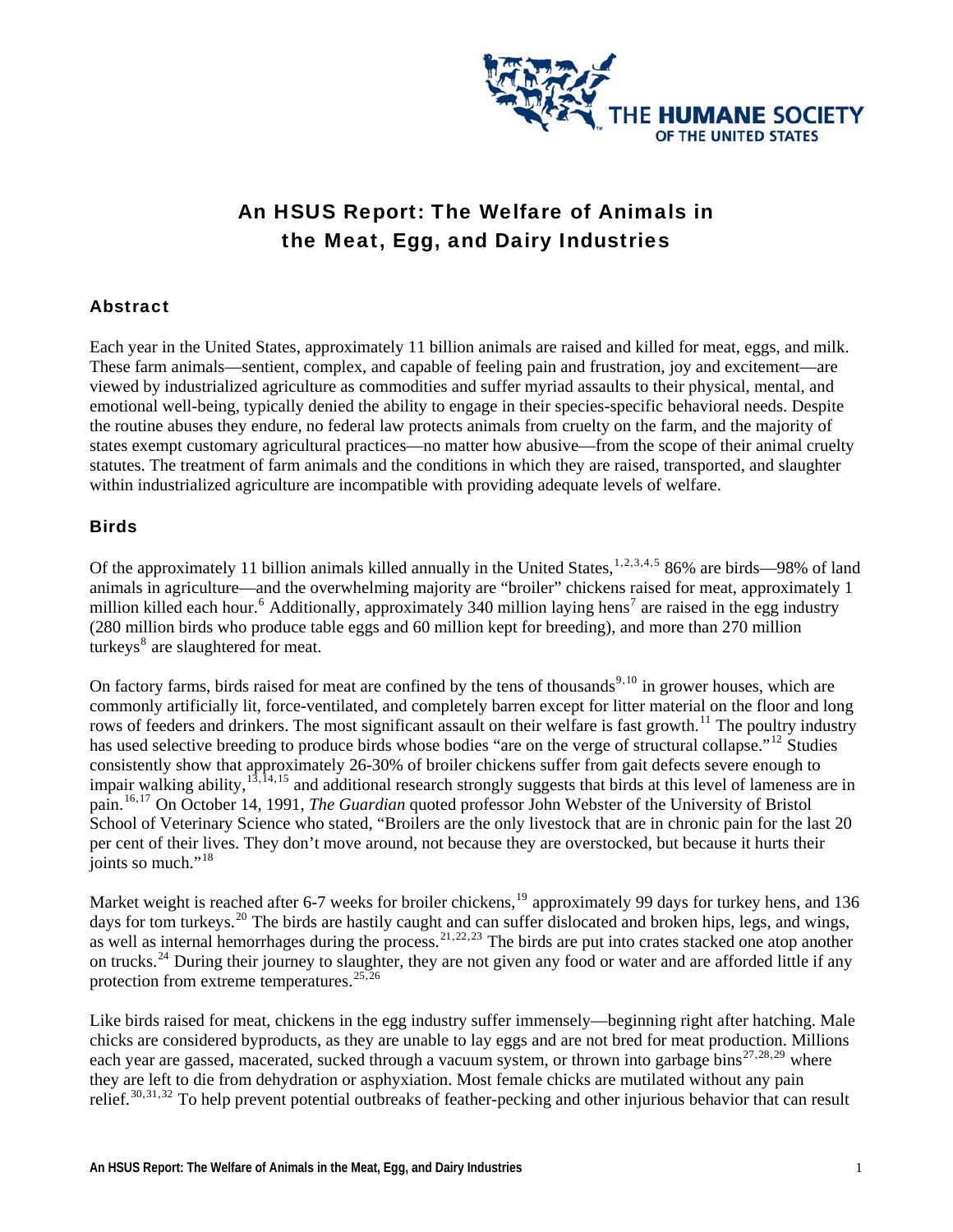from intensive confinement in barren conditions, tips of their sensitive beaks are seared off with a hot [b](#page-6-0)lade.[33](#page-5-0),[34](#page-6-0),[35](#page-6-0),[36](#page-6-0)

[cages" stacked several tiers high and extending down long warehouses.](#page-6-0)<sup>38</sup> [Hens are given less space than th](#page-6-0)e area nesting, the most significant source o[f frustration for battery caged hens.](#page-6-0)<sup>40,41</sup> While many countries are phasing out the abusive battery cage system, U.S. egg producers still overcrowd hens in barren cages so small the birds [More than 95%](#page-6-0)<sup>37</sup> of egg-laying hens in U.S. animal agriculture are intensively confined in small, wire "battery" [of a letter-sized sheet of paper](#page-6-0)<sup>39</sup> [in which to eat, sleep, lay eggs, and defecate. The intensive confinement makes](#page-6-0) [it impossible for them to engage in nearly all of their natural behavior, including dustbathing, foraging, or](#page-6-0)  [c](#page-6-0)an't even spread their wings. $42,43,44$  $42,43,44$  $42,43,44$  $42,43,44$  $42,43,44$ 

imbs in four hens, and then sent to slaughter or gassed on farm.  $47,48,49$  As with broiler chickens and other nimals, egg-laying hens are given little protection from extreme temperatures during their journey to a [When their productivity wanes, hens may be "force molted" through low-nutrient feed, until they lose 30-35%](#page-6-0)  [of their body weight](#page-6-0)<sup>45[,](#page-6-0)46</sup>—to induce another laying cycle. After two years when hens may no longer be [profitable, the majority are "depopulated," removed from their cages, a process that can cause broken l](#page-6-0) nearly one in four hens, and then sent to slaughter or gassed on farm.  $47,48,49$ [s](#page-6-0)laughter. $50$ 

[their legs. In the United St](#page-6-0)ates, birds are typically not rendered unconscious before they are slaughtered, as the U.S. Department of Agriculture (USDA) does not interpret the federal Humane Methods of Slaughter Act to [At the slaughter plant, the birds are uncrated, dumped onto conveyors, and hung upside-down in shackles by](#page-6-0)  [e](#page-6-0)xtend to farmed birds. $51$ 

[Shackled and inverted, their heads pass through an electrified water bath before their throats are cu](#page-6-0)t, usually by machine.<sup>52</sup> As slaughte[r lines run at rapid speeds \(up to 8,400 chickens per hour](#page-6-0)<sup>53</sup>), mistakes can occur and up to  $3\%$ <sup>[54](#page-6-0)</sup> of birds may still be conscious as they enter tanks of scalding water intended to loosen their feathers.55,56,57,58,59,60,61

another food item produced from birds. French for "fatty liver," foie gras is made from the livers of overfed ducks and geese. Ducks and geese are force-fed via a long tube inserted down their esophagi with an unnatural Although chickens, turkeys, and eggs are the more common products from farmed birds, *pâté de foie gras* is quantity of food pumped directly into their stomachs.

diseased.<sup>[62](#page-6-0)</sup> Birds force-fed for foie gras may suffer from a number of significant welfare problems, including frustration of natural behavior,  $63$  injury,  $64$  liver disease, lameness,  $65$  diseases of the respiratory and digestive Force-feeding birds to produce foie gras is detrimental to their welfare, causing the birds' livers to become [t](#page-7-0)racts,  $66,67$  $66,67$  $66,67$  and higher rates of mortality compared to non force-fed ducks.<sup>[68](#page-7-0)</sup>

 [world's foie gras is made from duck livers, and approximately 80% is produced in France.](#page-7-0) the United States, three facilities produce livers for foie gras,  $70,71,72,73$  slaughtering in total more than 500,000 ducks annually. $^{74}$ The majority of the world's foie gras is made from duck livers, and approximately 80% is produced in France.<sup>69</sup> In

# Pigs

More than 116 million pigs,  $^{75}$  intelligent and highly social animals,  $^{76,77,78,79}$  are slaughtered annually in the United States.

and 2.1 m (7 ft) long<sup>[81](#page-7-0)</sup>—so small, the animals are unable to turn around . The USDA's Agricultural Research In industrial pig production, sows (adult female pigs) are customarily put through consecutive cycles of impregnation, giving birth, and nursing, all while intensively confined. During their four-month pregnancies, approximately [80](#page-7-0)% of sows<sup>80</sup> are kept in stalls—individual metal "gestation crates" that are  $0.6$  m ( $2$  ft) wide Service reported in its March 2005 issue of *Agricultural Research*, "Confining pregnant sows in stalls is a major well-being issue. It curtails movement and social interaction and fails to provide dirt or hay to satisfy their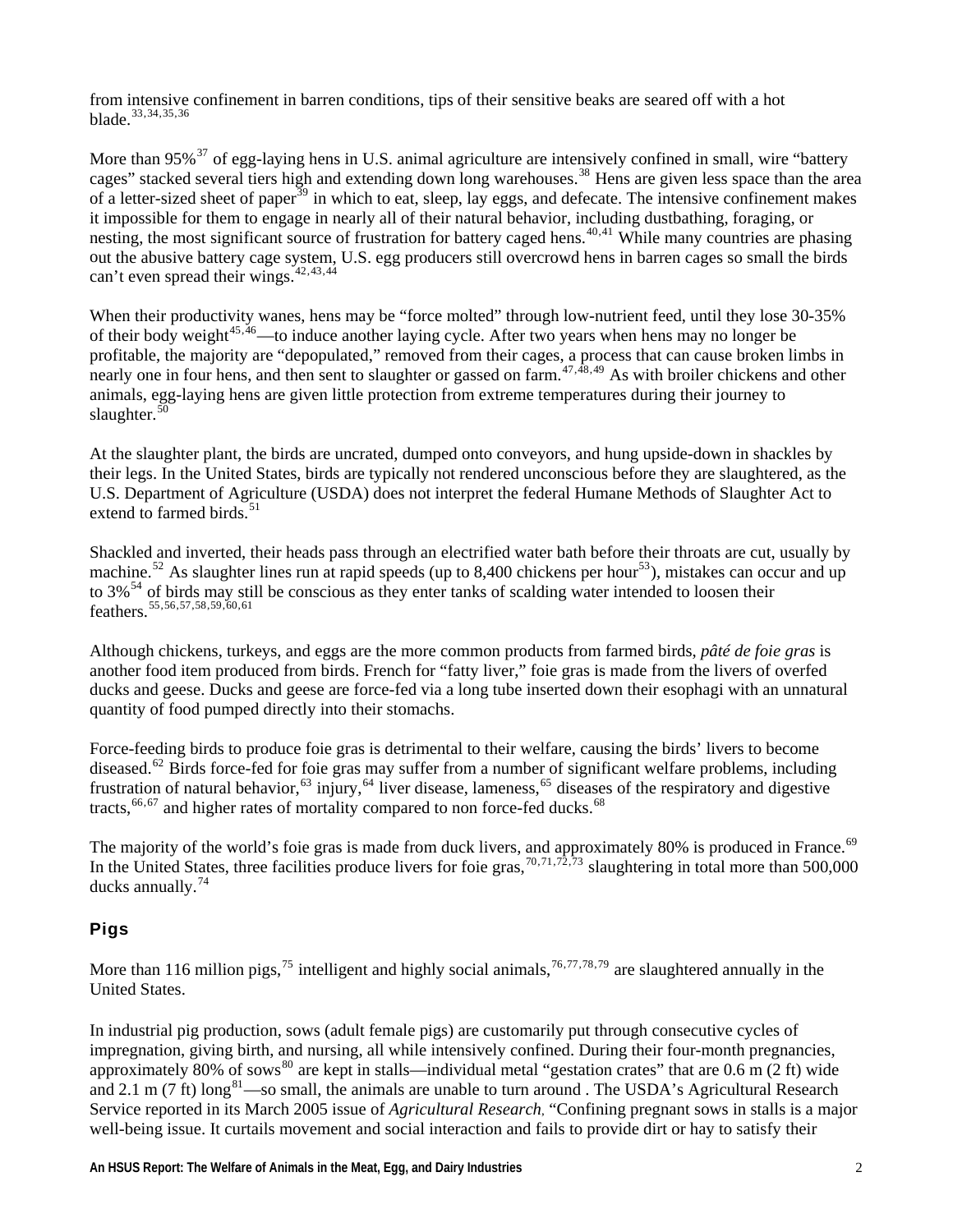instincts to use their snouts to root for food."<sup>[82](#page-7-0)</sup> Despite this understanding about the welfare issues arising from confinement in gestation crates, their use is still prevalent throughout much of the U.S. pork industry, alt hough they have been banned in other countries.<sup>83</sup> However, there is a growing concern in the U.S. with confining [s](#page-8-0)ows in gestation stalls and many states and companies are phasing out the practice.<sup>[84](#page-8-0),[85](#page-8-0),[86](#page-8-0),[87,88,89,90,91,92,93](#page-8-0)</sup>

stand up and lie down.<sup>34</sup> After the piglets are weaned prematurely, <sup>95</sup> the cycle begins again for the mother pig, who averages 2.1-2.5 litters each year.<sup>96</sup> Once they can no longer reproduce efficiently, the sows are sent to [Right before giving birth, the sows are moved into equally restrictive "farrowing crates," stalls designed to](#page-8-0)  [separate the mother pig from her nursing piglets, to protect them from crushing, but are so small she can only](#page-8-0) [s](#page-8-0)laughter. $97$ 

or onfined in pens<sup>99,100</sup> until they reach the average market weight around  $122$  kg (270 lb).<sup>101</sup> As with birds, the pigs are given little protection from extreme heat or cold while on the trucks transporting [Pigs raised for meat undergo mutilations—including castration and tail docking—without any pain relief.](#page-8-0)<sup>98</sup> [F](#page-8-0) [six months, they are c](#page-8-0)onfined in pens $^{99,100}$ [t](#page-8-0)hem to slaughter. $102$ 

[According to the federal Humane Methods of Slaughter Act, pigs and other animals considered "livestock"](#page-8-0) are [to be "rendered insensible to pain" before they are shackled and killed.](#page-8-0)<sup>103</sup> [H](#page-8-0)owever, a January 2004 report by the U.S. General Accounting Office on the USDA's enforcement of the Act found that some animals are still conscious as they are hung upside down and their throats are being cut.<sup>104</sup>

#### Cattle

Every year in the United States, approximately 35 million cattle are raised for beef, <sup>105</sup> 9 million cows for [m](#page-9-0)ilk, $10^{106}$  $10^{106}$  $10^{106}$  and 450,000 calves for veal.<sup>[107](#page-9-0)</sup>

ut ithin six months, they reach market weight of 544 kg  $(1,200 \text{ lb})^{115}$  $(1,200 \text{ lb})^{115}$  $(1,200 \text{ lb})^{115}$  and are trucked to slaughter. As with other animals to be killed for food, cattle are not given any [Most cattle raised for beef are castrated, de-horned, and branded,](#page-9-0) <sup>108</sup> [painful procedures often performed witho](#page-9-0) [any anesthesia.](#page-9-0)<sup>109[,](#page-9-0)110</sup> [For seven months, calves graze on the range](#page-9-0)<sup>111</sup> before they are transported to [feedlots,](#page-9-0)  $^{112,113}$  $^{112,113}$  $^{112,113}$  [where they are fattened on unnatural diets.](#page-9-0)  $^{114}$  [W](#page-9-0) [f](#page-9-0)ood, water, or protection from the elements during the journey.<sup>[116](#page-9-0)</sup>

[in peak lactation is immense. To achieve a comparable high work rate a human would have to jog for abo](#page-9-0)ut six [hours a day, every day."](#page-9-0)<sup>119</sup> [In the U.S. industry, cows, overwhelmingly Holsteins,](#page-9-0)<sup>120</sup> [produce an aver](#page-9-0)age of 729 days of milk, <sup>[121](#page-9-0)</sup> which corresponds to 2.4 lactations, before they are considered "spent" and are sent for [Cows in the dairy industry endure annual cycles of artificial insemination, mechanized milking for 10 out of 12](#page-9-0)  [months](#page-9-0)<sup>117</sup> (including 7 months of their 9-month pregnancies), and giving birth. Many are routinely given [hormones to increase milk yield.](#page-9-0)<sup>118</sup> According to John Webster, "[t]he amount of work done by the [dairy] cow [s](#page-9-0)laughter at an average of less than 5 years of age.<sup>[122](#page-9-0)</sup> Cows can naturally live more than 20 years.<sup>[123](#page-9-0)</sup>

[A byproduct of the dairy industry is a calf per year per cow. According to a U.S. Department of Agriculture fac](#page-9-0)t [sheet, "\[m\]ale dairy calves are used in the veal industry. Dairy cows must give birth to continue producing milk](#page-9-0), [sold to veal farmers. Indeed, the veal industry would likely not exist without the dairy industry. Calves raised](#page-9-0) for conventional battery cages and gestation crates, veal crates are being phased out in Europe,  $^{129,130,131}$  $^{129,130,131}$  $^{129,130,131}$  yet are still in use in the United States, though some states and companies are beginning to phase them out  $^{13$ [but male dairy calves are of little or no value to the dairy farmer."](#page-9-0)<sup>124</sup> As a result, within their first few days of [life, the calves are taken from their mothers.](#page-9-0)<sup>125[,](#page-9-0)126</sup> Females will likely join the dairy line, while some males are [veal are intensively confined and tethered in individual stalls so small they can't turn around during their entire](#page-9-0)  [16- to 18-week lives before slaughter.](#page-9-0)<sup>127[,](#page-10-0)128</sup> Veal crates are widely known for their inherent cruelty. As with [i](#page-10-0)n use in the United States, though some states and companies are beginning to phase them out.<sup>[132](#page-10-0),[133,134,135,13](#page-10-0)</sup>

[Cattle suffer the same mistreatment as pigs during both their transport and slaughter. Additionally, typic](#page-10-0)ally during or after transport, some cattle can have difficulty getting up from a recumbent position. Nonambulatory [cattle—referred to as "downers" by the industry—are animals who collapse for a variety of metabolic,](#page-10-0)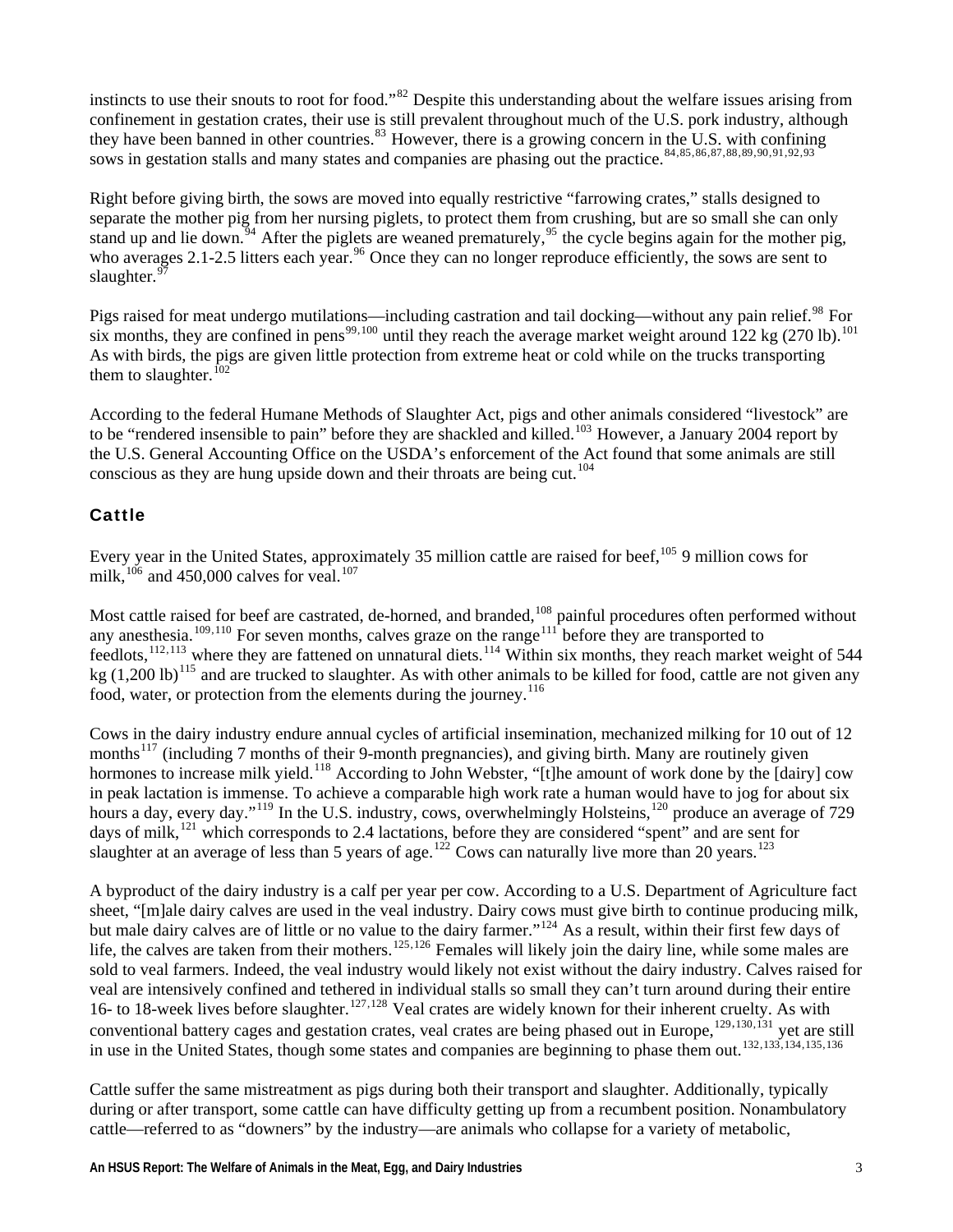[infectious, toxic, and/or musculoskeletal reasons and are too sick or injured to stand or walk on their own. Data](#page-10-0)  [from federally inspected slaughter facilities estimate 1.1-1.5% of U.S. dairy cows go down in a year, but](#page-10-0) this [does not include those who collapse on-farm. A 2007 review of nonambulatory cattle suggests that th](#page-10-0) e number of downed cattle on U.S. farms or feedlots or who are sent to slaughter in any given year may approach  $500,000$ .<sup>137</sup> It has been reported that dairy cows account for approximately 75% of downed cattle.<sup>138</sup>

### Aquatic Animals

A significant animal welfare problem in the U.S. is aquaculture—the factory farming of fish. According to the USDA's Census of Aquaculture completed in 2005, nearly 1.3 billion fish were raised for human consumption annually, with the industry dominated by catfish, trout, tilapia, bass, and salmon.<sup>139</sup> Aquaculture production [s](#page-10-0)ystems can cause great suffering for farmed fish.<sup>[140](#page-10-0)</sup>

[for Animal Health \(OIE](#page-10-0)) Global Conference on Animal Welfare in 2004 and reported that aquaculture has "developed to become the fastest growing food production sector in the world...and it will continue to grow in [Since the mid-1980s, the aquaculture industry has expanded approximately 8% per year,](#page-10-0) $141$  and the numbers of [farmed fish are expected to continue to increase, perhaps surpassing the numbers of wild-caught animals from](#page-10-0) [the world's fisheries. Tore Håstein of Norway's National Veterinary Institute addressed the World Organisation](#page-10-0) [t](#page-10-0)he years to come."<sup>[142](#page-10-0)</sup>

tific literature n fish welfare<sup>144,145,146,147,148,149,150,151,152,153</sup> [and stress,](#page-10-0) <sup>154,155,156,157,158</sup> as well as debates on pain and raised fish. With the expansion of the fish farming industry comes growing concern for the well-being of increasing [numbers of aquatic animals raised and killed for human consumption.](#page-10-0)<sup>143</sup> [A review of recent scien](#page-10-0) on fish welfare<sup>144,145,146,147,148,149,150,151,152,153</sup> and stress,<sup>154,155,156,157,158</sup> as well as debates on pain consciousness in fish,<sup>[159](#page-11-0),[160](#page-11-0),[161](#page-11-0),[162](#page-11-0),[163](#page-11-0),[164](#page-11-0),[165](#page-12-0),[166](#page-12-0)</sup> reflect the escalating interest in the well-being of farm-

species in question.<sup>[168](#page-12-0)</sup> Additionally, farmed fish are vulnerable to a variety of diseases and parasites which can roughout the any stages of production may introduce more challenges to their well-being.  $\frac{1}{10}$  And, as with other species, ghter<sup>175,176,177,178,179,180</sup> pose potential problems for farmed fish. The welfare of farmed fish may be most easily observed through their response to stressors.<sup>[167](#page-12-0)</sup> Their environment can affect welfare if water quality is degraded or if stocking densities are inappropriate for the degrade their health, and susceptibility to these problems increases with stress.<sup>[169](#page-12-0)</sup> Handling fish th many stages of production may introduce more challenges to their well-being.<sup>170</sup> both transport  $1^{71,172,173,174}$  and slau

# Productivity and Welfare

productivity and feed efficiency. Breeders have been highly successful in creating genetic lines of animals who rapidly gain weight, grow to unprecedented sizes, lay greater numbers of eggs, produce higher milk yields, and Domesticated animals have been selectively bred, over many generations, with an aim toward improving give birth to larger litters.

The breeding goal of pushing animals toward their biological limit and seeking maximum output with minimum problems and diseases can result as genetic side-effects of selective breeding programs that attempt to improve dairy cows.<sup>[188](#page-12-0),[189](#page-12-0)</sup> Intense selection for high milk yield has also led to an increase in the incidence of clinical structural bone mass  $194$  so severe that these birds commonly experience bone fractures.  $195$  Such selective breeding for economically important traits at the expense of overall health is a blight on the animal production input has been pursued without due regard to animal welfare. According to Donald Broom, Colleen Macleod Professor of Animal Welfare in the Department of Clinical Veterinary Medicine at Cambridge University. "efforts to achieve earlier and faster growth, greater production per individual, efficient feed conversion and partitioning, and increased prolificacy are the causes of some of the worst animal welfare problems."<sup>[181](#page-12-0)</sup> Indeed, production efficiency.<sup>[182](#page-12-0)</sup> One of the worst production diseases, in scope and severity, is debilitating leg problems and lameness (the inability to walk normally) for broiler chickens,<sup>[183](#page-12-0),[184](#page-12-0),[185](#page-12-0)</sup> turkeys,<sup>[186](#page-12-0),[187](#page-12-0)</sup> pigs, and mastitis.<sup>[190](#page-12-0),[191](#page-12-0),[192](#page-12-0),[193](#page-12-0)</sup> For egg-laying hens, the increase in production has caused osteoporosis-induced loss of industries.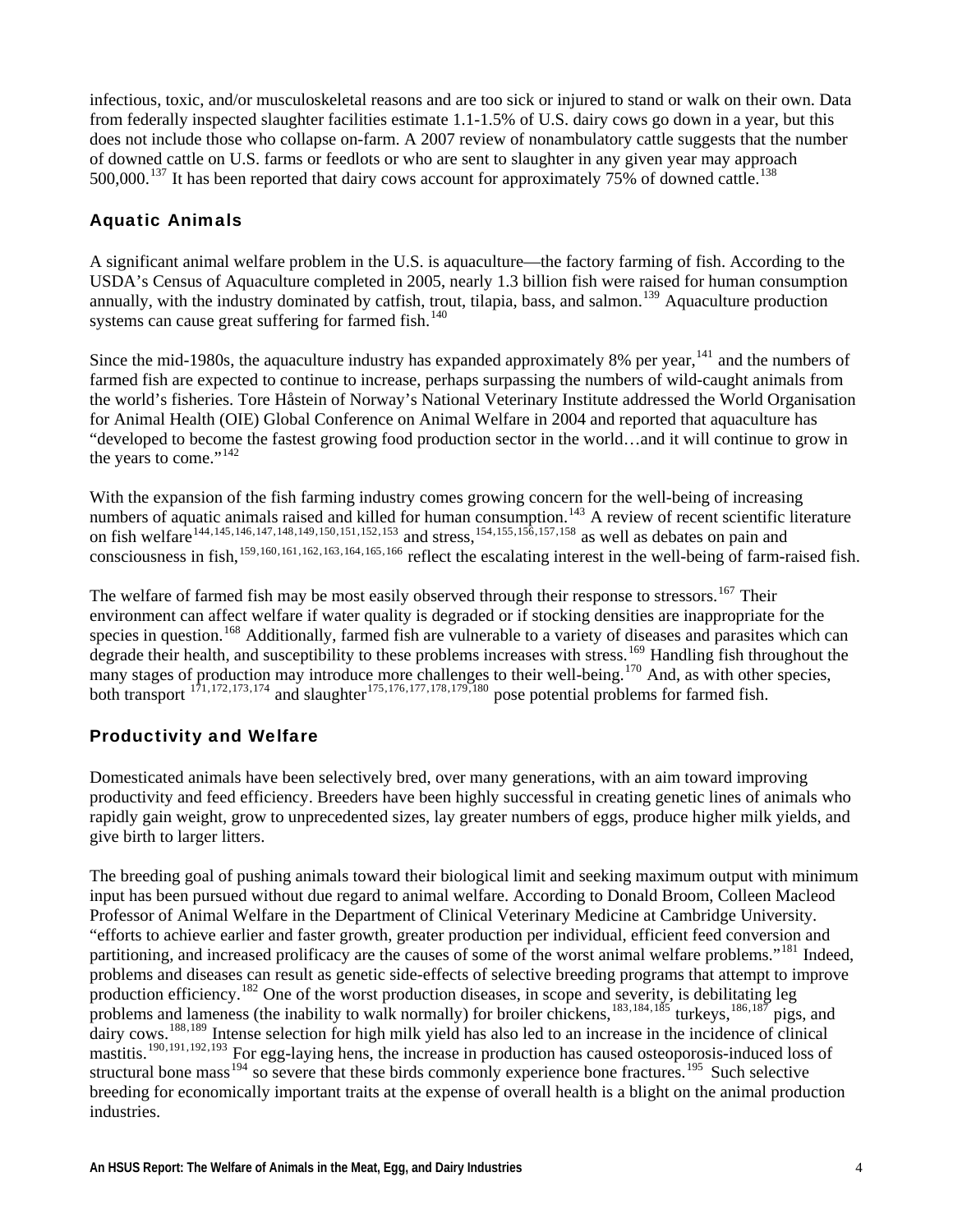<span id="page-4-1"></span>are used as the evidence that productivity is high. This is because crowding more animals into smaller spaces can result in more meat or eggs per unit of space (and thus, high productivity), but individual animals' welfare may be severely compromised by increasing stocking density, and may actually result in a slight decline in Productivity is often touted as a sign of good welfare. The logic rests on the preposition that animals who are healthy and unstressed are able to channel more of their metabolic resources toward reproduction and growth. While it is true that individuals who are sick or stressed may suffer setbacks in growth or become less likely to reproduce, the tie between productivity and welfare is severed when economic returns on whole herds or flocks individual productivity.

Professor of Animal Sciences, and Professor of Biomedical Sciences at Colorado State University, "in industrial agriculture, this link between productivity and well-being is severed. When productivity as an economic metric is applied to the whole operation, the welfare of the individual animal is ignored."<sup>196</sup> Asserted agricultural ethicist Bernard Rollin, University Distinguished Professor, Professor of Philosophy,

# **Conclusion**

<span id="page-4-0"></span> $\overline{a}$ 

USDA as not affording minimal protections to farmed birds or fish, animals who make up the overwhelming majority of those raised for consumption. Many of the conditions and customary industrial agricultural practices endured by farm animals must fundamentally change to enable higher standards of welfare. There are no federal laws regulating the treatment of the billions of animals raised for meat, eggs, and milk while they are on the farm, and the federal Humane Methods of Slaughter Act has been interpreted by the

> **For more detailed information on animal agriculture and its impacts, please see www.FarmAnimalWelfare.org .**

<sup>&</sup>lt;sup>1</sup> U.S. Department of Agriculture National Agricultural Statistics Service. 2009. Milk production, disposition and income: 2008 summary. [http://usda.mannlib.cornell.edu/usda/current/MilkProdDi/MilkProdDi-05-29-](http://usda.mannlib.cornell.edu/usda/current/ChickEgg/ChickEgg-02-26-2009.pdf)

[<sup>2009.</sup>pdf](http://usda.mannlib.cornell.edu/usda/current/ChickEgg/ChickEgg-02-26-2009.pdf). Accessed July 13, 2009.<br><sup>2</sup> U.S. Department of Agriculture National Agricultural Statistics Service: 2009. Chicken and eggs, 2008 summary. [http://usda.mannlib.cornell.edu/usda/current/ChickEgg/ChickEgg-02-26-2009.pdf](http://usda.mannlib.cornell.edu/usda/current/PoulSlauSu/PoulSlauSu-02-25-2009.pdf). Accessed July 13, 2009.

<sup>&</sup>lt;sup>3</sup> U.S. Department of Agriculture National Agricultural Statistics Service. 2009. Poultry Slaughter: 2008 Annual Summary. [http://usda.mannlib.cornell.edu/usda/current/PoulSlauSu/PoulSlauSu-02-25-2009.pdf.](http://usda.mannlib.cornell.edu/usda/current/LiveSlauSu/LiveSlauSu-03-06-2009.pdf) Accessed July 13, 2009.

<sup>&</sup>lt;sup>4</sup> U.S. Department of Agriculture National Agricultural Statistics Service. 2009. Livestock Slaughter: 2008 Summary. [http://usda.mannlib.cornell.edu/usda/current/LiveSlauSu/LiveSlauSu-03-06-2009.pdf.](http://www.agcensus.usda.gov/Publications/2002/Aquaculture/AQUACEN.pdf) Accessed July 13, 2009.

<sup>&</sup>lt;sup>5</sup> U.S. Department of Agriculture. 2005. Census of Aquaculture (2005), Volume 3, Special Studies Part 2, 2002 Census of Agriculture. [www.agcensus.usda.gov/Publications/2002/Aquaculture/AQUACEN.pdf.](http://usda.mannlib.cornell.edu/usda/current/PoulSlauSu/PoulSlauSu-02-25-2009.pdf) Accessed July 13, 2009.

<sup>6</sup> U.S. Department of Agriculture National Agricultural Statistics Service. 2009. Poultry Slaughter: 2008 Annual Summary. [http://usda.mannlib.cornell.edu/usda/current/PoulSlauSu/PoulSlauSu-02-25-2009.pdf.](http://usda.mannlib.cornell.edu/usda/current/ChickEgg/ChickEgg-02-26-2009.pdf) Accessed July 13, 2009.

<sup>&</sup>lt;sup>7</sup> U.S. Department of Agriculture National Agricultural Statistics Service. 2009. Chickens and Eggs: 2008 Summary. [http://usda.mannlib.cornell.edu/usda/current/ChickEgg/ChickEgg-02-26-2009.pdf.](http://usda.mannlib.cornell.edu/usda/current/PoulSlauSu/PoulSlauSu-02-25-2009.pdf) Accessed July 13, 2009.

<sup>&</sup>lt;sup>8</sup> U.S. Department of Agriculture National Agricultural Statistics Service. 2009. Poultry Slaughter: 2008 Annual Summary. [http://usda.mannlib.cornell.edu/usda/current/PoulSlauSu/PoulSlauSu-02-25-2009.pdf.](http://animalscience.ucdavis.edu/Avian/pfs20.htm) Accessed July 13, 2009.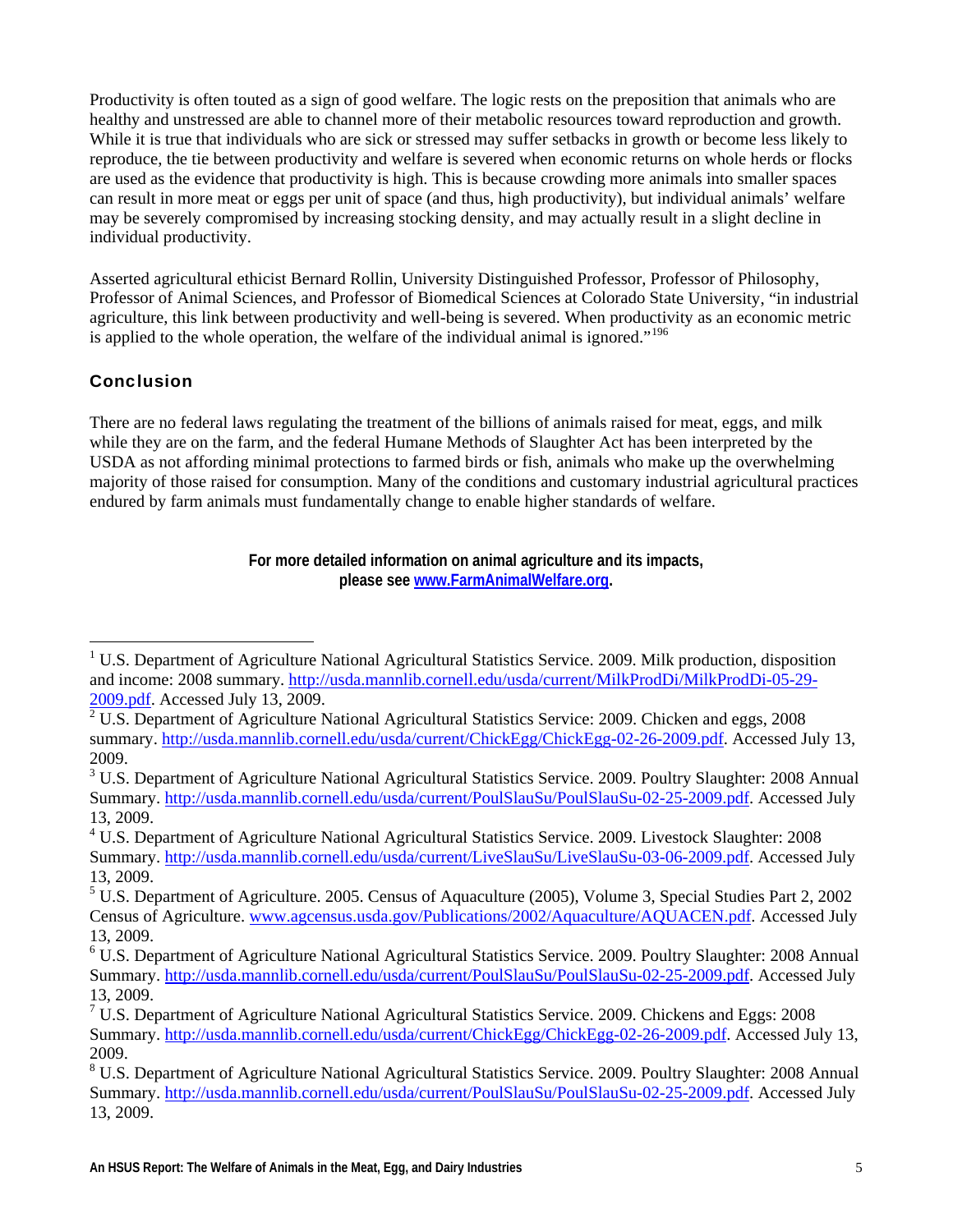<span id="page-5-0"></span>-<br>9 <sup>9</sup> Ernst RA. 1995. University of California Cooperative Extension, Poultry Fact Sheet No. 20, June. [animalscience.ucdavis.edu/Avian/pfs20.htm](http://animalscience.ucdavis.edu/Avian/pfs16C.htm). Accessed July 13, 2009.

<sup>10</sup> Voris JC. 1997. University of California Cooperative Extension, Poultry Fact Sheet No. 16c, September. animalscience.ucdavis.edu/Avian/pfs16C.htm. Accessed July 13, 2009.

 $\frac{11}{11}$  Duncan IJH. 2004. Welfare problems of poultry. In: Benson GJ and Rollin BE (eds.), The Well-Being of Farm Animals: Challenges and Solutions (Ames, Iowa: Blackwell, p. 310).

 $12$  Wise D and Jennings A. 1972. Dyschondroplasia in domestic poultry. The Veterinary Record 91:285-6.

and prevention. PLoS ONE 3(2):e1545. doi:10.1371/journal.pone.0001545. <sup>13</sup> Knowles TG, Kestin SC, Haslam SM, et al. 2008. Leg disorders in broiler chickens: prevalence, risk factors

 $14$  Kestin SC, Knowles TG, Tinch AE, and Gregory NG. 1992. Prevalence of leg weakness in broiler chickens and its relationship with genotype. The Veterinary Record 131:190-4.

broilers: a survey of commercial broiler production in Denmark. World's Poultry Science Journal 57:55-69. <sup>15</sup> Sanotra GS, Lund JD, Ersbøll AK, Petersen JS, and Vestergaard KS. 2001. Monitoring leg problems in

analgesic drug carprofen by lame broiler chickens. The Veterinary Record 146:307-11. <sup>16</sup> Danbury TC, Weeks CA, Chambers JP, Waterman-Pearson AE, and Kestin SC. 2000. Self-selection of the

<sup>17</sup> McGeown D, Danbury TC, Waterman-Pearson AE, and Kestin SC. 1999. Effect of carprofen on lameness in broiler chickens. The Veterinary Record 144:668-71.

meat prices in the last 30 years. The Guardian, October 14.  $18$  Erlichman J. 1991. The meat factory: cruel cost of cheap pork and poultry – factory methods have slashed

<sup>19</sup> Scanes CG, Brant G, and Ensminger ME. 2004. Poultry Science, 4<sup>th</sup> Edition (Upper Saddle River, NJ: Pearson Prentice Hall, p. 260).

<sup>20</sup> Ferket. 2002. Turkey growth statistics: growing bigger, faster. WATT Poutry USA, February, pp 40-9.

 $21$  Gregory NG and Wilkins LJ. 1992. Skeletal damage and bone defects during catching and processing. In:

Whitehead CC (ed.), Bone Biology and Skeletal Disorders in Poultry (Abingdom, England: Carfax Publishing).

 $^{22}$  Gregory NG. 1998. Animal Welfare and Meat Science (Wallingford, England: CABI Publishing, pp. 183-94).

<sup>23</sup> Gregory NG and Austin SD. 1992. Causes of trauma in broilers arriving dead at poultry processing plants. The Veterinary Record 131(22):501-3.

<sup>24</sup> Duncan IJH. 2004. Welfare problems of poultry. In: Benson GJ and Rollin BE (eds.), The Well-Being of Farm Animals (Ames, Iowa: Blackwell, pp. 307-23).

<sup>25</sup> Weeks C and Nicol C. 2000. Poultry handling and transport. In: Grandin T (ed.), Livestock Handling and Transport (Wallingford, England: CABI Publishing, pp. 363-84).

<sup>26</sup> Engebretson M. 2008. North America. In: Appleby MC, Cussen V, Garcés L, Lamber LA, and Turner J (eds.), Long Distance Transport and Welfare of Farm Animals (Cambridge, MA: CABI, pp. 218-260).

<sup>27</sup> MacArthur M. 2002. Analyst says poultry growers oblivious to poor conditions. Western Producer, Dec. 12.

<sup>28</sup> Fraser D, Mench J, and Millman S. 2001. Farm animals and their welfare in 2000. In: Salem DJ and Rowan AN (eds.), State of the Animals 2001 (Washington, D.C.: Humane Society Press, p. 89).

<sup>29</sup> Metheringham J. 2000. Disposal of day-old chicks—the way forward. World Poultry 16(11):25-6.

 $30$  Duncan IJH. 2001. Animal welfare issues in the poultry industry: is there a lesson to be learned? Journal of Applied Animal Welfare Science 4(3):207-21.

 $31$  Mench J. 1992. The welfare of poultry in modern production systems. Poultry Science Review 4:112.

 $32$  Duncan IJH. 2004. Welfare problems of poultry. In: Benson GJ and Rollin BE (eds.), The Well-Being of Farm Animals (Ames, Iowa: Blackwell, pp. 307-23).

 $33$  Mench J. 1992. The welfare of poultry in modern production systems. Poultry Science Review 4:112.

strain pullets from three genetic stocks during the rearing period. Poultry Science 69:568-75. <sup>34</sup> Lee HY and Craig JV. 1990. Beak-trimming effects on the behavior and weight gain of floor-reared, egg-

<sup>35</sup> Kuo FL and Craig JV. 1991. Selection and beak-trimming effects on behavior, cannibalism, and short-term production traits in white leghorn pullets. Poultry Science 70:1057-68.

vioural consequences of partial beak  $36$  Duncan IJH, Slee GS, Seawright E, and Breward J. 1989. Beha amputation (beak trimming) in poultry. British Poultry Science 30:479-88.

 $37$  United Egg Producers. 2009. Housing, space, feed and water.

http://www.uepcertified.com/program/guidelines/categories/housing-space-feed-water. Accessed July 13, 2009.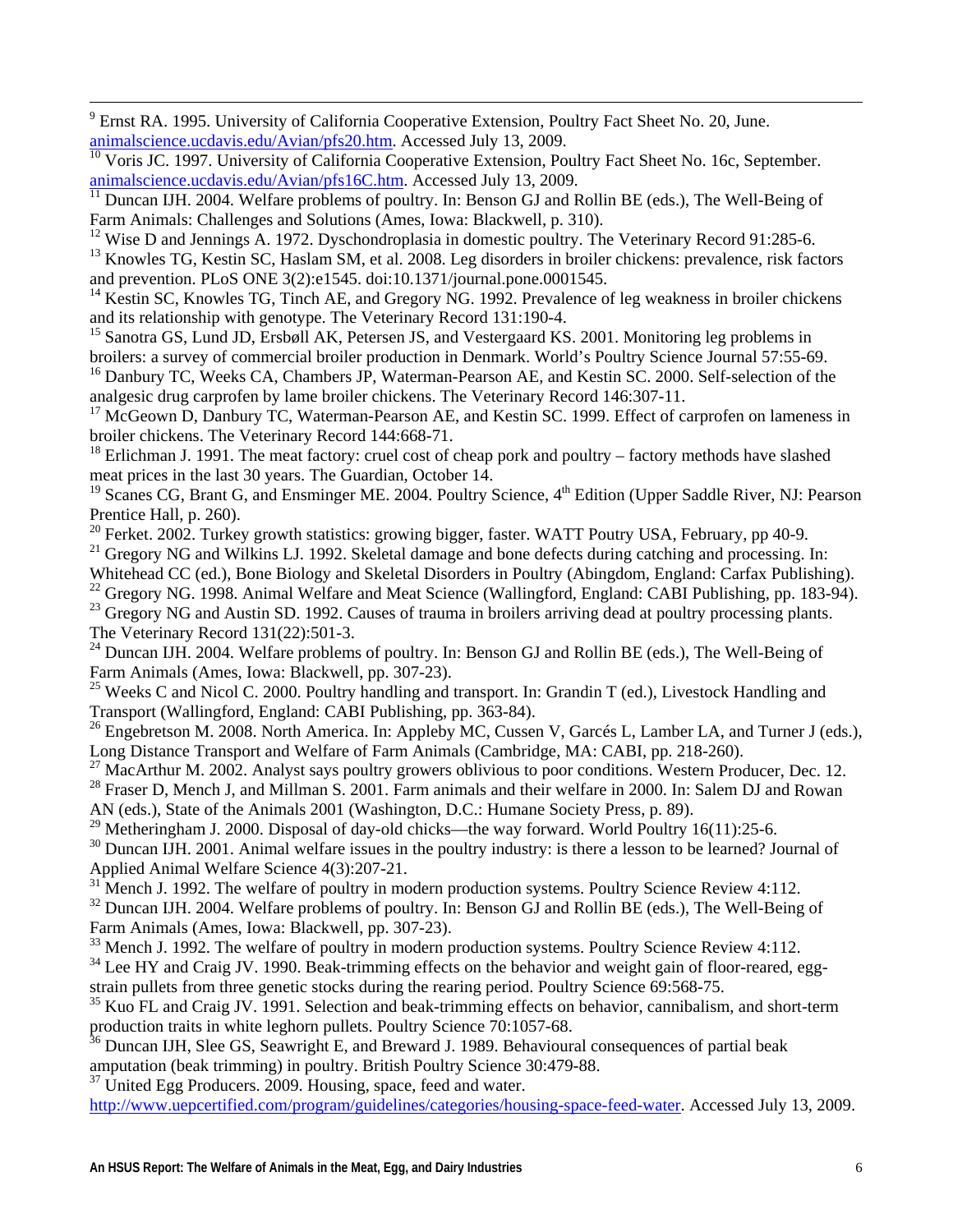<sup>38</sup> Fraser D, Mench J, and Millman S. 2001. Farm animals and their welfare in 2000. In: Salem DJ and Rowan AN (eds.), State of the Animals 2001 (Washington, D.C.: Humane Society Press, pp. 87-99).

<sup>39</sup> United Egg Producers. 2008. United Egg Producers Animal Husbandry Guidelines for U.S. Egg Laying Flocks, 2008 Edition (Alpharetta, Ga.: United Egg Producers, p. 11). www.uepcertified.com/media/pdf/UEP-Animal-Welfare-Guidelines.pdf. Accessed July 13, 2009.

<sup>40</sup> Duncan IJH. 2001. The pros and cons of cages. World's Poultry Science Journal 57:385.

<sup>41</sup> Duncan IJH. 2004. Welfare problems of poultry. In: Benson GJ and Rollin BE (eds.), The Well-Being of Farm Animals (Ames, Iowa: Blackwell, pp. 307-23).

 $42$  Stamp Dawkins MS and Hardie S. 1989. Space needs of laying hens. British Poultry Science 30:413-6. <sup>43</sup> Mench JA and Swanson JC. 2000. Developing science-based animal welfare guidelines.

[animalscience.ucdavis.edu/Avian/mench.pdf.](http://www.uepcertified.com/media/pdf/UEP-Animal-Welfare-Guidelines.pdf) Accessed July 13, 2009.

<span id="page-6-0"></span> $\overline{a}$ 

<sup>44</sup> United Egg Producers. 2008. United Egg Producers animal husbandry guidelines for U.S. egg laying flocks, 2008 Edition. www.uepcertified.com/media/pdf/UEP-Animal-Welfare-Guidelines.pdf. Accessed July 13, 2009.

AN (eds.), State of the Animals 2001 (Washington, D.C.: Humane Society Press, p. 94). <sup>45</sup> Fraser D, Mench J, and Millman S. 2001. Farm animals and their welfare in 2000. In: Salem DJ and Rowan

46 Duncan IJH. 2001. Animal welfare issues in the poultry industry: is there a lesson to be learned? Journal of Applied Animal Welfare Science 4(3):207-21.

 $47$  Duncan IJH. 2001. Animal welfare issues in the poultry industry: is there a lesson to be learned? Journal of Applied Animal Welfare Science 4(3):207-21.

 $48$  Gregory NG and Wilkins LJ. 1989. Broken bones in domestic fowl: handling and processing damage in endof-lay battery hens. British Poultry Science 30:555-62

 $49$  Troller S. 2007. From eggs to landfills: live chickens at the dump? The Capital Times, August 7.

Transport (Wallingford, England: CABI Publishing, pp. 363-84). <sup>50</sup> Weeks CA and Nicol C. 2000. Poultry handling and transport. In: Grandin T (ed.), Livestock Handling and

<sup>51</sup> Wolfson DJ. 1999. Beyond the Law: Agribusiness and the Systemic Abuse of Animals Raised for Food or Food Production (Farm Sanctuary, Inc., p. 14).

 $52$  Bilgili SF. 1999. Recent advances in electrical stunning. Poultry Science 78(2):282-6.

 $53$  Bilgili SF. 1999. Recent advances in electrical stunning. Poultry Science 78(2):282-6.

<sup>54</sup> Shane S. 2005. Future of gas stunning. WATT Poultry USA 6(4):16-23.

 $<sup>55</sup>$  Higgins KT. 2002. Tools of the new trade. Food Engineering 4(1):46.</sup>

<sup>56</sup> Boyd F. 1994. Humane slaughter of poultry: the case against the use of electrical stunning devices. Journal of Agricultural and Environmental Ethics 7(2):221-36.

Food Symposium (Hertfordshire, U.K.: Universities Federation for Animal Welfare, pp. 3-14).  $57$  Gregory NG. 1986. The physiology of electrical stunning and slaughter. In: Humane Slaughter of Animals for

(Cambridge, U.K.: Woodhead Publishing Ltd.). 58 Raj ABM. 2004. Stunning and slaughter of poultry. In: Mead GC (ed.), Poultry Meat Processing and Quality

<sup>59</sup> Heath GBS, Watt DJ, Waite PR, and Ormond JM. 1981. Observations on poultry slaughter. The Veterinary Record 108(5):97-9.

<sup>60</sup> Heath GBS, Watt DJ, Waite PR, and Meakins PA. 1983. Further observations on the slaughter of poultry. British Veterinary Journal 139(4):285-90.

 $61$  Bolder NM. 1998. The microbiology of the slaughter and processing of poultry. In: Davies A and Board RG. (eds.), The Microbiology of Meat and Poultry (London U.K.: Blackie Academic and Professional, p. 163).

n Animal Health and Animal Welfare (SCAHAW). 1998. Welfare aspects of the production of foie gras in ducks and geese. [http://ec.europa.eu/food/animal/welfare/international/out17\\_en.](http://ec.europa.eu/food/animal/welfare/international/out17_en.pdf)pdf. <sup>62</sup> Scientific Committee o [Accessed July 13, 2009.](http://ec.europa.eu/food/animal/welfare/international/out17_en.pdf) 

 $63$  Scientific Committee on Animal Health and Animal Welfare (SCAHAW). 1998. Welfare aspects of the production of foie gras in ducks and geese. http://ec.europa.eu/food/animal/welfare/international/out17\_en.pdf. Accessed July 13, 2009.

 $64$  Beck Y. 1994. Force-feeding of palmipeds and foie gras production: the global review of a choice made by society. Licence Interfacultaire en Environnement, Faculty of Sciences, Free University of Brussels, pp. 39-40. Stroud A, trans.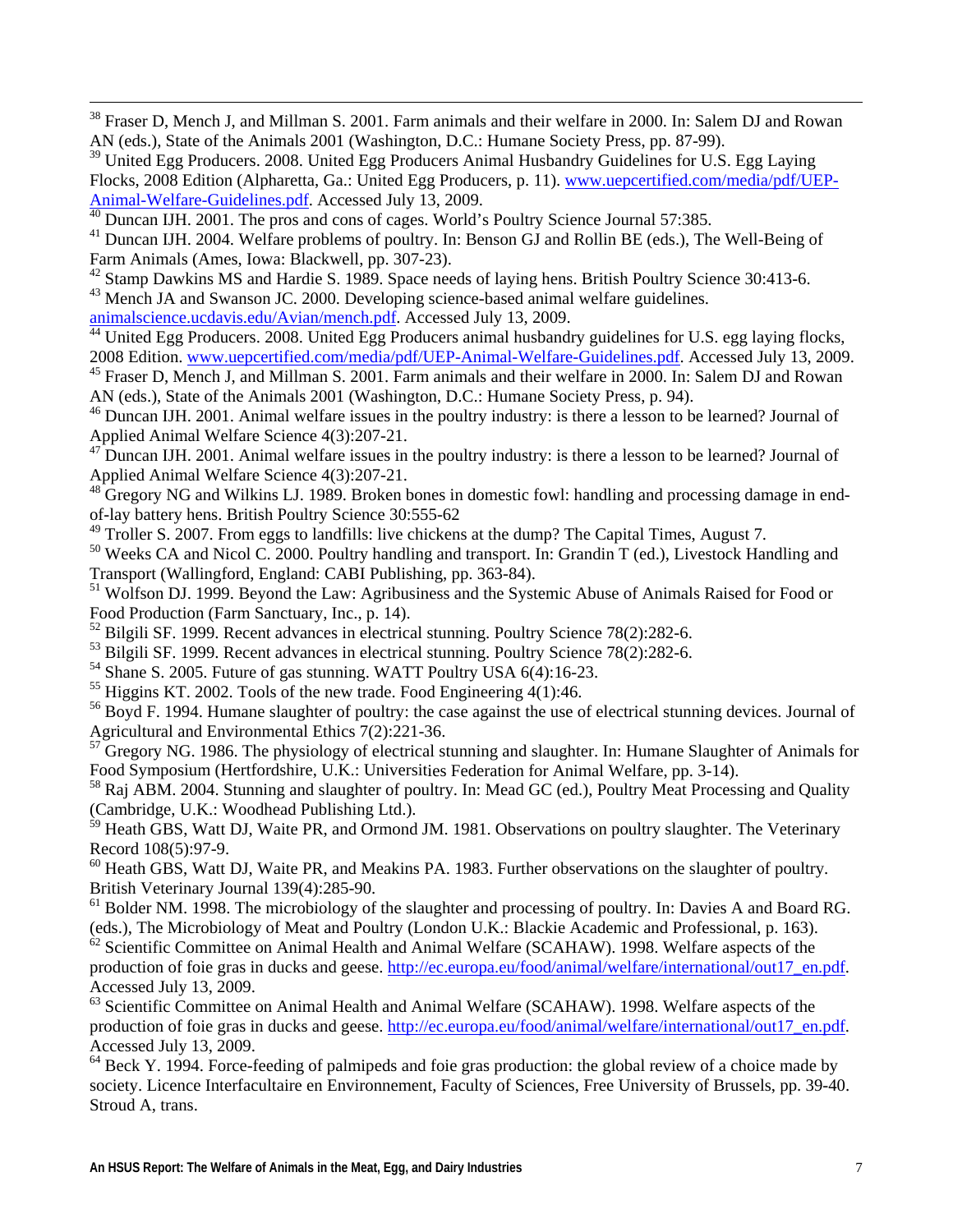production of foie gras in ducks and geese. http://ec.europa.eu/food/animal/welfare/international/out17\_en.pdf. <sup>65</sup> Scientific Committee on Animal Health and Animal Welfare (SCAHAW). 1998. Welfare aspects of the Accessed July 13, 2009.

<sup>66</sup> Villate D. 1989. Manuel pratique des maladies des palmipèdes [Practical Manual of Diseases in Palmipeds]. Nouvelles Editions de Publications Agricoles.

 $67$  Food and Agriculture Organization of the United Nations. 2002. Goose diseases. In: Buckland R and Guy G [www.fao.org/docrep/005](http://ec.europa.eu/food/animal/welfare/international/out17_en.pdf)/Y4359E/y4359e00.HTM. Accessed July 13, 2009. (eds.), Goose Production. FAO Animal Production and Health Paper 154 (Rome, Italy: FAO).

production of foie gras in ducks and geese. http://ec.europa.eu/food/animal/welfare/international/out17\_en.pdf. <sup>68</sup> Scientific Committee on Animal Health and Animal Welfare (SCAHAW). 1998. Welfare aspects of the Accessed July 13, 2009.

 $69$  Guémené D and Guy G. 2004. The past, present and future of forcefeeding and "foie gras" production. World's Poultry Science Journal 60:210-22.

70 Sonoma Foie Gras. 2008. About us. [www.artisanfoiegras.com/about/](http://www.dartagnan.com/foiegras.asp). Accessed July 13, 2009.

<span id="page-7-0"></span> $\overline{a}$ 

<sup>71</sup> Hudson Valley Foie Gras. www.hudsonvalleyfoiegras.com/abouthvfg.html. Accessed July 13, 2009.

72 Bella Bella Gourmet Foods. 2007. LaBelle Farm. www.bellabellagourmet.com. Accessed July 13, 2009.

<sup>73</sup> D'Artagnan. 2009. What is foie gras, really? [http://www.dartagnan.com/foiegras.asp.](http://usda.mannlib.cornell.edu/usda/current/LiveSlauSu/LiveSlauSu-03-06-2009.pdf) Accessed July 13, 2009.

<sup>74</sup> Letter dated March 23, 2006, from C. A. Gargano, Hudson Valley Foie Gras, to Public Authorities Control Board.

<sup>75</sup> U.S. Department of Agriculture National Agricultural Statistics Service. 2009. Livestock Slaughter: 2008 Summary. http://usda.mannlib.cornell.edu/usda/current/LiveSlauSu/LiveSlauSu-03-06-2009.pdf. Accessed July 13, 2009.

 $76$  Dawkins MS. 1998. Through Our Eyes Only? The Search for Consciousness (Oxford, U.K.: Oxford University Press, pp. 156-7).

 $\frac{77}{7}$  Špinka M, Duncan IJH, and Widowski TM. 1998. Do domestic pigs prefer short-term to medium-term confinement? Applied Animal Behaviour Science 58:221-32.

<sup>78</sup> Wright D. 2005. Was your meat smarter than your pet? Research suggests farm animals are surprisingly intelligent. ABC News, May 22.

 $^{79}$  Signoret JP, Baldwin BA, Fraser D, and Hafez ESE. 1975. The behaviour of swine. In: Hafez ESE (ed.), The Behaviour of Domestic Animals, 3rd Edition (London, U.K.: Baillibre Tindall, p. 300).

practices in the United States. USDA:APHIS:VS, CEAH. Fort Collins, CO, #N475.1007. <sup>80</sup> U.S. Department of Agriculture. 2007. Swine 2006, Part I: Reference of swine health and management

http://nahms.aphis.usda.gov/swine/swine2006/Swine2006\_PartLpdf. Accessed July 13, 2009.

 $81$  McGlone J. 2003. The crate. In: Reynells R (ed.), Proceedings: Symposium on Swine Housing and Wellbeing (Des Moines, IA: USDA Agricultural Research Service, p. 35).

www.ces.purdue.edu/pork/sowhousing/swine\_02.pdf. Accessed July 13, 2009.

 $\frac{82}{82}$  Comis D. 2005. Settling doubts about livestock stress. Agricultural Research 53(3):4-7.

www.ars.usda.gov/is/AR/archive/mar05/stress0305.htm. Accessed July 13, 2009.

amending Directive 91/630/EEC laying down minimum standards for the protection of pigs. Official Journal of 83 Commission of the European Communities. 2001. Council Directive 2001/88/EC of 23 October 2001 the European Communities L316:1-4.

<sup>84</sup> The Florida Constitution. 2002. Limiting cruel and inhumane confinement of pigs during pregnancy. Article X. Section 21.

[www.leg.state.fl.us/Statutes/index.cfm?Mode=Constitution&Submenu=3&Tab=statutes#A10S21](http://www.azleg.gov/FormatDocument.asp?inDoc=/ars/13/02910-07.htm&Title=13&DocType=ARS). Accessed July 13, 2009.

 $85$  Arizona Revised Statutes. 2006. Cruel and inhumane confinement of a pig during pregnancy or of a calf raised for veal. Title 13. Chapter 29. [www.azleg.gov/FormatDocument.asp?inDoc=/ars/13/02910-](http://landru.leg.state.or.us/07reg/measures/sb0600.dir/sb0694.en.html) 07.htm&Title=13&DocType=ARS[. Accessed July 13, 2009.](http://www.colorado.gov/cs/Satellite/GovRitter/GOVR/1210756531933) 

<sup>86</sup> 74th Oregon Legislative Assembly. 2007. Relating to confinement of animals. Senate Bill 694. [http://landru.leg.state.or.us/07reg/measures/sb0600.dir/sb0694.en.html](http://www.prnewswire.com/cgi-bin/stories.pl?ACCT=104&STORY=/www/story/01-25-2007/0004512926&EDATE). Accessed July 13, 2009.

 $\frac{87}{100}$  Office of Gov. Bill Ritter, Jr. 2008. Gov. Ritter signs agriculture bills into law. Press release issued May 14. [www.colorado.gov/cs/Satellite/GovRitter/GOVR/12107](http://www.prnewswire.com/cgi-bin/stories.pl?ACCT=104&STORY=/www/story/01-25-2007/0004512926&EDATE)56531933. Accessed July 13, 2009.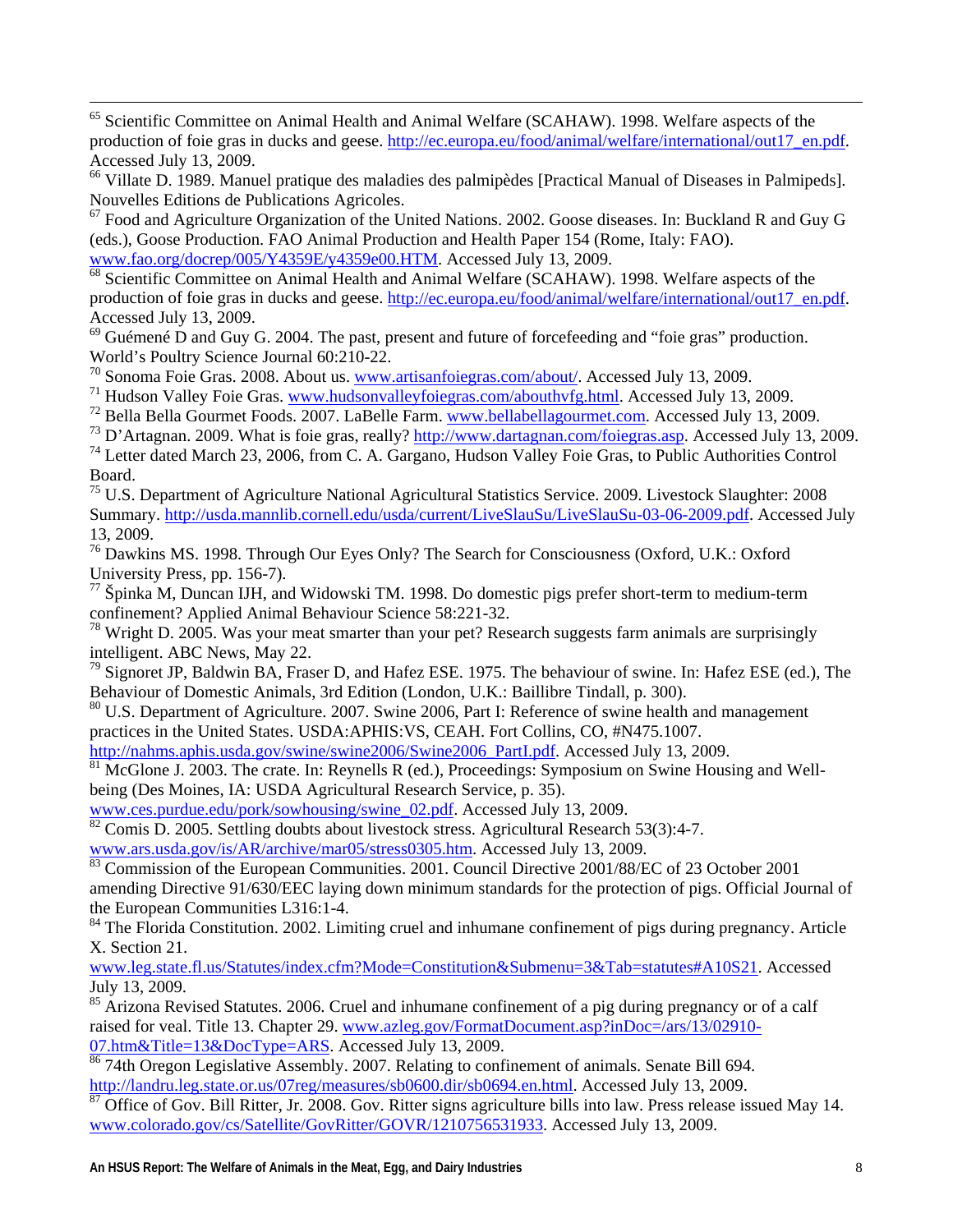88 Smithfield Foods. 2007. Smithfield Foods makes landmark decision regarding animal management. Press release issued January 25. [www.prnewswire.com](http://www.coloradolivestock.org/controller/home/alerts.html?inet=aD11YnpyLW55cmVnZi15YXgmcmg9dWJ6ci15YXgmcnBsdWdpbi1hY3Rpb249ZGVmYXVsdCZwbHVnaW4tYWN0aW9uPXJlYWQmY3BsdWdpbj1wbnkxJnJlY2lkPTE5NjI)/cgi-bin/stories.pl?ACCT=104&STORY=/www/story/01-25-[2007/0004512926&EDATE](http://www.coloradolivestock.org/controller/home/alerts.html?inet=aD11YnpyLW55cmVnZi15YXgmcmg9dWJ6ci15YXgmcnBsdWdpbi1hY3Rpb249ZGVmYXVsdCZwbHVnaW4tYWN0aW9uPXJlYWQmY3BsdWdpbj1wbnkxJnJlY2lkPTE5NjI). Accessed July 13, 2009.

<sup>89</sup> Colorado Livestock Assocation. 2007. Colorado pork producers announce new animal management procedures. Press release issued December 20.

[www.coloradolivestock.org/controller/home/alerts.html?inet=aD11YnpyLW55cmVnZi15YXgmcmg9dWJ6ci1](http://www.straussfreeraised.com/strauss_broadcast/wp_032207.pdf)5 [YXgmcnBsdWdpbi1hY3Rpb249ZGVmYXVsdCZwbH](http://www.straussfreeraised.com/strauss_broadcast/wp_032207.pdf)VnaW4tYWN0aW9uPXJlYWQmY3BsdWdpbj1wbnkx [JnJlY2lkPTE5NjI](http://www.straussfreeraised.com/strauss_broadcast/wp_032207.pdf). Accessed July 13, 2009.

<sup>90</sup> The Wolfgang Puck Companies. 2007. Chef Wolfgang Puck takes eating well to new level benefiting farm animals and customers. Press release issued March 22.

[www.straussfreeraised.com/strauss\\_broadca](http://www.nytimes.com/2007/03/28/business/28burger.html?ei=5124&en=7104231631119310&ex=1332734400&pagewanted=print)st/wp\_032207.pdf. Accessed July 13, 2009.

<span id="page-8-0"></span> $\overline{a}$ 

 $\frac{91}{91}$  Martin A. 2007. Burger King shifts policy on animals. The New York Times, March 28.

[www.nytimes.com/2007/03/28/business/28burger.html?ei=5124&en=7104231631119310&ex=1332734400&pa](http://www.leginfo.ca.gov/cgi-bin/displaycode?section=hsc&group=25001-26000&file=25990-25994) [gewanted=p](http://www.leginfo.ca.gov/cgi-bin/displaycode?section=hsc&group=25001-26000&file=25990-25994)rint. Accessed July 13, 2009.

 $^{52}$  California Health and Safety Code, Division 20, Chapter 13.8, Farm Animal Cruelty, Section 25990-25994. [www.leginfo.ca.gov/cgi-bin/displaycode?section=hsc&group=25001-26000&file=25990-25994.](http://www.mainelegislature.org/legis/bills/bills_124th/chapters/PUBLIC127.asp) Accessed July 13, 2009.

 $93$  Maine Public Law. 2009. Chapter 127, An act to prohibit cruel confinement of calves raised for veal and sows during gestation. www.mainelegislature.org/legis/bills/bills\_124th/chapters/PUBLIC127.asp. Accessed July 13, 2009.

<sup>94</sup> Fraser D, Mench J, and Millman S. 2001. Farm animals and their welfare in 2000. In: Salem DJ and Rowan AN (eds.), State of the Animals 2001 (Washington, D.C.: Humane Society Press, p. 87-99).

Press, p. 95). <sup>95</sup> Rollin BE. 1995. Farm Animal Welfare: Social, Bioethical, and Research Issues (Ames, Iowa: Iowa State

<sup>96</sup> See MT. 2006. Obtaining optimal reproductive efficiency. North Carolina State Cooperative Extension Service, Swine News 29(1):1-4. [mark.asci.ncsu.edu/Swine\\_News/2006/February/February06.pdf](http://mark.asci.ncsu.edu/Swine_News/2006/February/February06.pdf). Accessed July 13, 2009.

 $97$  See MT. 2006. Obtaining optimal reproductive efficiency. North Carolina State Cooperative Extension Service, Swine News 29(1):1-4. mark.asci.ncsu.edu/Swine\_News/2006/February/February06.pdf. Accessed July 13, 2009.

<sup>98</sup> Blackwell TE. 2004. Production practices and well-being: swine. In: Benson GJ and Rollin BE (eds.), The Well-Being of Farm Animals (Oxford, UK: Blackwell Publishing Ltd., pp. 241-69).

<sup>99</sup> Blackwell TE. 2004. Production practices and well-being: swine. In: Benson GJ and Rollin BE (eds.), The Well-Being of Farm Animals (Oxford, UK: Blackwell Publishing Ltd., pp. 241-69).

Thompson Delmar Learning, p. 20). <sup>100</sup> McGlone J and Pond W. 2003. Pig Production: Biological Principles and Applications (Clifton Park, NY:

<sup>101</sup> U.S. Department of Agriculture National Agricultural Statistics Service. 2009. Livestock slaughter: 2008 summary. http://usda.mannlib.cornell.edu/usda/current/LiveSlauSu/LiveSlauSu-03-06-2009.pdf. Accessed July 13, 2009.

<sup>102</sup> Engebretson M. 2008. North America. In: Appleby MC, Cussen V, Garcés L, Lamber LA, and Turner J (eds.), Long Distance Transport and Welfare of Farm Animals (Cambridge, MA: CABI, pp. 218-260).

<sup>103</sup> Humane Methods of Livestock Slaughter, 7 U.S.C.A. § 1902(a). Humane Methods.

[www.animallaw.info/statutes/stusfd7usca1901.htm.](http://www.gao.gov/atext/d04247.txt) Accessed July 13, 2009.

<sup>104</sup> U.S. General Accounting Office. 2004. Humane Methods of Slaughter Act: USDA Has Addressed Some Problems But Still Faces Enforcement Challenges, GAO-04-247. Released January 30. [www.gao.gov/atext/d04247.txt](http://www.nass.usda.gov/Charts_and_Maps/Milk_Production_and_Milk_Cows/milkcows.asp). Accessed July 13, 2009.

<sup>105</sup> U.S. Department of Agriculture National Agricultural Statistics Service. Beef Cows: Inventory on January 1 by Year, U.S.: 1928 to 2009. www.nass.usda.gov/Charts\_and\_Maps/Cattle/bcow.asp. Accessed July 13, 2009.

 $106$  U.S. Department of Agriculture National Agricultural Statistics Service. Milk Cows: Inventory by Year, U.S.: 1998 to 2007. [www.nass.usda.gov/Charts\\_and\\_Maps/Milk\\_Production\\_and\\_Milk\\_Cows/milkcows.asp.](http://ars.sdstate.edu/animaliss/beef.html) Accessed July 13, 2009.

 $107$  Keefe LM. 2008. The best of both worlds. Meatingplace, September, pp. 51-8.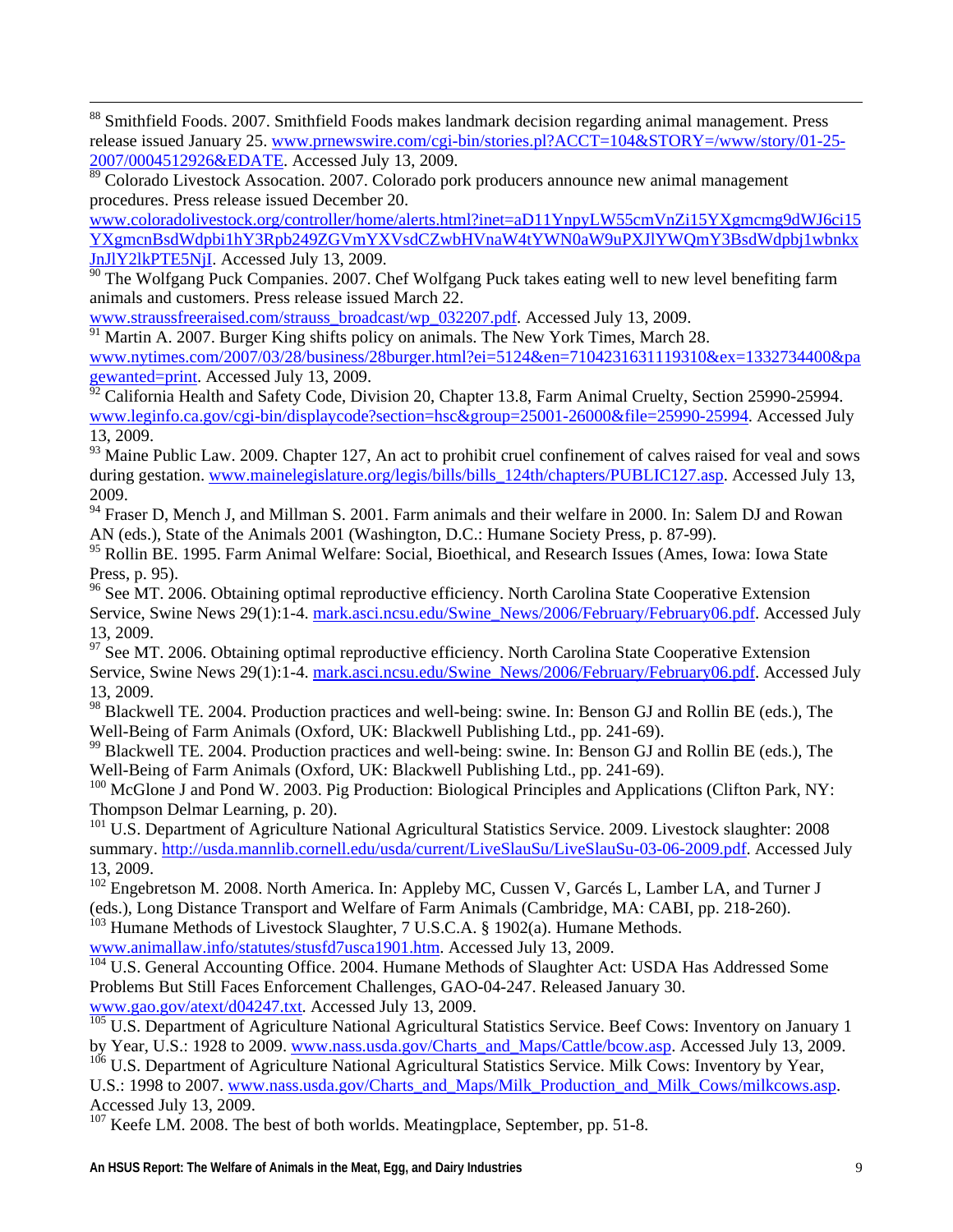Sciences Department of Animal and Range Sciences Extension & Research. Beef. Last updated October 19, <sup>108</sup> Goodrich R and Stricklin WR. 2004. South Dakota State University College of Agriculture and Biological 2004. ars.sdstate.edu/animaliss/beef.html. Accessed July 13, 2009.

<sup>109</sup> Rollin BE. 1995. Farm Animal Welfare: Social, Bioethical, and Research Issues (Ames, IA: Iowa State Press, p. 64).

H. 1990. Teaching animal welfare in the land grant universities. Journal of Animal Science  $110$  Friend T 68(10):3462-7.

 $111$  Rollin BE. 1995. Farm Animal Welfare: Social, Bioethical, and Research Issues (Ames, IA: Iowa State Press, pp. 65-8).

<sup>112</sup> Lawrence J, Shouse S, Edwards W, Loy D, Lally J, and Martin RE. 2000. Beef feedlot systems manual. [extension.iastate.edu/Publications/PM1867.pdf](http://ars.sdstate.edu/animaliss/beef.html). Accessed July 13, 2009.

<sup>113</sup> Goodrich R and Stricklin WR. 2004. South Dakota State University College of Agriculture and Biological Sciences Department of Animal and Range Sciences Extension & Research . Beef. Last updated October 19, 2004. [ars.sdstate.edu/animaliss/beef.html.](http://ars.sdstate.edu/animaliss/beef.html) Accessed July 13, 2009.

<sup>114</sup> SCAHAW. 2001. The welfare of cattle kept for beef production.

<span id="page-9-0"></span> $\overline{a}$ 

[http://ec.europa.eu/food/fs/sc/scah/out54\\_en.pdf.](http://ars.sdstate.edu/animaliss/beef.html) Accessed July 13, 2009.

 $115$  Goodrich R and Stricklin WR. 2004. South Dakota State University College of Agriculture and Biological Sciences Department of Animal and Range Sciences Extension & Research. Beef. Last updated October 19, 2004. [ars.sdstate.edu/animaliss/beef.html.](http://www.aphis.usda.gov/vs/ceah/ncahs/nahms/dairy/) Accessed July 13, 2009.

<sup>116</sup> Engebretson M. 2008. North America. In: Appleby MC, Cussen V, Garcés L, Lamber LA, and Turner J (eds.), Long Distance Transport and Welfare of Farm Animals (Cambridge, MA: CABI, pp. 218-260).

<sup>117</sup> U.S. Department of Agriculture, Animal and Plant Health Inspection Service. 1996. Dairy, 1996 NAHMS Study, pp. 15-6. http://www.aphis.usda.gov/vs/ceah/ncahs/nahms/dairy/. Accessed July 13, 2009.

<sup>118</sup> Losinger WC. 2006. Welfare effects of the use of recombinant bovine somatotropin in the USA. Journal of Dairy Research 73(2):134-45.

<sup>119</sup> Webster J. 1986. Health and welfare of animals in modern husbandry systems—dairy cattle. In Practice May 8(3):85-9.

practices in the United States, 2007. http://nahms.aphis.usda.gov/dairy/dairy07/Dairy2007\_Part\_I.pdf. Accessed  $120$  U.S. Department of Agriculture. 2007 Dairy 2007. Part I: Reference of dairy cattle health and management July 13, 2009.

 $121$  Tsuruta S, Misztal I, and Lawlor TJ, 2005. Changing definition of productive life in US Holsteins: effect on genetic correlations. Journal of Dairy Science 88(3):1156-65.

n  $^{122}$  Tsuruta S, Misztal I, and Lawlor TJ, 2005. Changing definition of productive life in US Holsteins: effect o genetic correlations. Journal of Dairy Science 88(3):1156-65.

 $123$  Dewey T and Ng J. 2001. Bos taurus. Animal Diversity Web.

[http://animaldiversity.ummz.umich.edu/site/accounts/information/Bos\\_taurus.html.](http://www.fsis.usda.gov/Fact_Sheets/Veal_from_Farm_to_Table/index.asp) Accessed July 13, 2009.

<sup>124</sup> U.S. Department of Agriculture Food Safety and Inspection Service Consumer Education and Information. 2005. Safety of Veal…from Farm to Table. Last updated May 2005.

[www.fsis.usda.gov/Fact\\_Sheets/Veal\\_from\\_Farm\\_to\\_Table/index.asp.](http://www.fsis.usda.gov/Fact_Sheets/Veal_from_Farm_to_Table/index.asp) Accessed July 13, 2009.

<sup>125</sup> U.S. Department of Agriculture, Animal and Plant Health Inspection Service. 1996. Dairy, 1996 NAHMS Study, pp. 15-6. www.aphis.usda.gov/vs/ceah/ncahs/nahms/dairy/. Accessed July 13, 2009.

<sup>126</sup> U.S. Department of Agriculture Food Safety and Inspection Service. 2005. Veal from Farm to Table. Last updated October 17, 2006. [www.fsis.usda.gov/Fact\\_Sheets/Veal\\_from\\_Farm\\_to\\_Table/index.asp](http://www.fsis.usda.gov/Fact_Sheets/Veal_from_Farm_to_Table/index.asp). Accessed July 13, 2009.

 $127$  U.S. Department of Agriculture Food Safety and Inspection Service 2005. Veal from Farm to Table. Last updated October 17, 2006. [www.fsis.usda.gov/Fact\\_Sheets/Veal\\_from\\_Farm\\_to\\_Table/index.asp](http://www.vetmed.ucdavis.edu/vetext/INF-AN/INF-AN_VEAL95FRANCE.HTML). Accessed July 13, 2009.

 $128$  Wilson LL, Stull CL, and Terosky TL. 1995. Veal perspectives to the year 2000: scientific advancements and legislation addressing veal calves in North America. Proceedings of the International Symposium in Le Mans, France, September 12-13. [http://www.vetmed.ucdavis.edu/vetext/INF-AN/INF-AN\\_VEAL95FRANCE.HTM](http://www.publications.parliament.uk/pa/cm200304/cmhansrd/vo040505/text/40505w04.htm)L. [Accesse](http://www.publications.parliament.uk/pa/cm200304/cmhansrd/vo040505/text/40505w04.htm)d July 13, 2009.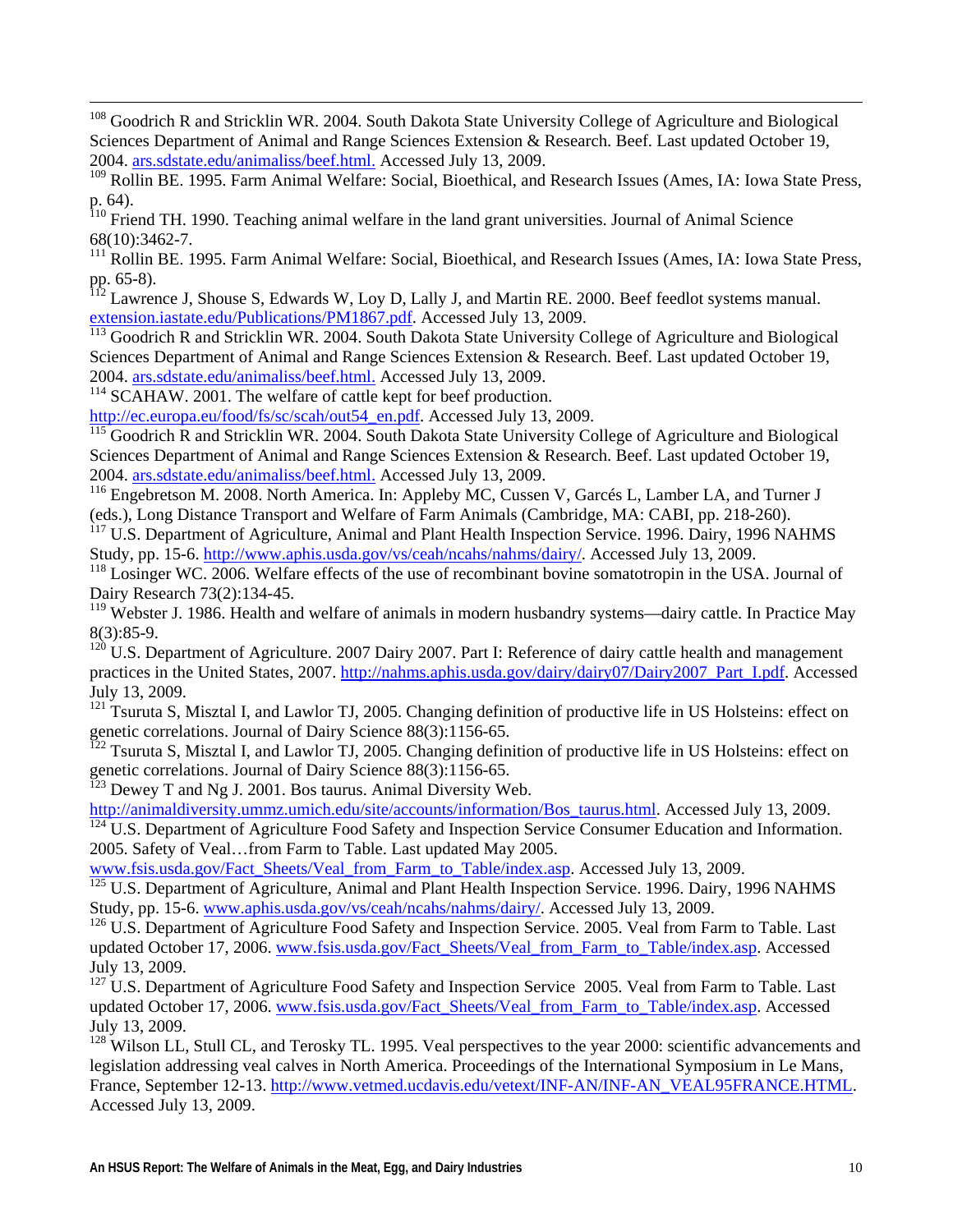<span id="page-10-0"></span><sup>129</sup> House of Commons. 2004. Hansard. Written answers for 5 May 2004 (pt 4).

[www.publications.parliament.uk/pa/cm200304/cmhansrd/vo040505/text/40505w04.htm](http://ec.europa.eu/food/fs/aw/aw_legislation/calves/97-2-ec_en.pdf). Accessed July 13, [2009.](http://ec.europa.eu/food/fs/aw/aw_legislation/calves/97-2-ec_en.pdf) 

<sup>130</sup> Council of Europe. 1997. Council Directive 97/2/EC of 20 January 1997 amending Directive 91/629/EEC laying down minimum standards for the protection of calves.

[http://ec.europa.eu/food/fs/aw/aw\\_legislation/calves/97-2-ec\\_en.pdf](http://ec.europa.eu/food/fs/aw/aw_legislation/calves/97-182-ec_en.pdf). Accessed July 13, 2009.

<sup>131</sup> European Commission. 1997. Commission Decision of 24 February 1997 amending the Annex to Directive 91/629/EEC laying down minimum standards for the protection of calves (Text with EEA relevance)

(97/182/EC). [http://ec.europa.eu/food/fs/aw/aw\\_legislation/calves/97-182-ec\\_en.pdf.](http://www.colorado.gov/cs/Satellite/GovRitter/GOVR/1210756531933) Accessed July 13, 2009. <sup>132</sup> Arizona Secretary of State's Office. 2006. Ballot Proposition Guide. Official Proposition 204 language. www.azsos.gov/election/2006/Info/PubPamphlet/Sun\_Sounds/english/Prop204.htm. Accessed July 13, 2009.

<sup>133</sup> Office of Gov. Bill Ritter, Jr. 2008. Gov. Ritter signs agriculture bills into law. Press release issued May 14. [www.colorado.gov/cs/Satellite/GovRitter/GOVR/1210756531933](http://www.hsus.org/farm/news/ournews/strauss_and_marcho_veal_crates.html). Accessed July 13, 2009.

<sup>134</sup> Salvage B. 2006. Revolutionizing the veal industry. Meat Processing, December, pp. 14-21

<sup>135</sup> The Humane Society of the United States. 2007. Strauss Veal and Marcho Farms eliminating confinement by crate. www.hsus.org/farm/news/ournews/strauss\_and\_marcho\_veal\_crates.html. Accessed July 13, 2009. <sup>136</sup> Smith R. 2007. Veal group housing approved. Feedstuffs, August 6, p. 3.

<sup>137</sup> Stull CL, Payne MA, Berry SL, and Reynolds JP. 2007. A review of the causes, prevention, and welfare of

nonambulatory cattle. Journal of the American Veterinary Medical Association 231(2):227-34.

Veterinary Medical Association 204(3):372-7, citing: McNaughton MT. 1993. Not for sale, mobile slaughterers: the meat industry's grey trade. Meat and Poultry, September, pp. 28-44. <sup>138</sup> Grandin T. 1994. Farm animal welfare during handling, transport, and slaughter. Journal of the American

<sup>139</sup> U.S. Department of Agriculture. 2005. Census of Aquaculture (2005), Volume 3, Special Studies Part 2, 2002 Census of Agriculture. www.agcensus.usda.gov/Publications/2002/Aquaculture/AQUACEN.pdf. Accessed July 13, 2009.

Animal Welfare: An OIE Initiative. World Organisation for Animal Health. Paris, France, February 23-25, pp.  $140$  Hastein T. 2004. Animal welfare issues relating to aquaculture. Proceedings of the Global Conference on 212-20.

<sup>141</sup> Food and Agriculture Organization of the United Nations. 2006. Nearly half of all fish eaten today farmed, not caught. FAONewsroom, September 14. www.fao.org/newsroom/en/news/2006/1000383/index.html. Accessed July 13, 2009.

<sup>142</sup> Hastein T. 2004. Animal welfare issues relating to aquaculture. Proceedings of the Global Conference on Animal Welfare: An OIE Initiative. World Organisation for Animal Health. Paris, France, February 23-25, pp. 212-20.

<sup>143</sup> Hastein T. 2004. Animal welfare issues relating to aquaculture. Proceedings of the Global Conference on Animal Welfare: An OIE Initiative. World Organisation for Animal Health. Paris, France, February 23-25, pp. 212-20.

<sup>144</sup> Hastein T. 2004. Animal welfare issues relating to aquaculture. Proceedings of the Global Conference on Animal Welfare: An OIE Initiative. World Organisation for Animal Health. Paris, France, February 23-25, pp. 212-20.

<sup>145</sup> Fisheries Society of the British Isles. 2002. Briefing Paper 2. Fish Welfare. Fisheries Society of the British Isles, Granta Information Systems. www.nal.usda.gov/awic/pubs/Fishwelfare/FSBI.pdf. Accessed July 13, 2009. <sup>146</sup> Huntingford FA, Adams C, Braithwaite VA, et al. 2006. Current issues in fish welfare. Journal of Fish

Biology 68(2):332-72.

<sup>147</sup> Conte FS. 2004. Stress and the welfare of cultured fish. Applied Animal Behaviour Science 86(3-4):205-23. <sup>148</sup> Lymbery P. 2002. In too deep: the welfare of intensively farmed fish (U.K.: Compassion in World Farming Trust). [www.ciwf.org.uk/includes/documents/cm\\_docs/2008/i/in\\_too\\_deep\\_2001.pdf.](http://www.nal.usda.gov/awic/newsletters/v10n3/10n3schw.htm) Accessed July 13, 2009.

<sup>149</sup> Schwedler TE and Johnson SK. 1999-2000. Animal welfare issues: responsible care and health maintenance of fish in commercial aquaculture. U.S. Department of Agriculture, Animal Welfare Information Center Bulletin 10(3-4). www.nal.usda.gov/awic/newsletters/v10n3/10n3schw.htm. Accessed July 13, 2009.

<sup>150</sup> Wedemeyer GA. 1997. Effects of rearing conditions on the health and physiological quality of fish in intensive culture. In: Iwama GK, Pickering AD, Sumpter JP, and Schreck CB (eds.), Fish Stress and Health in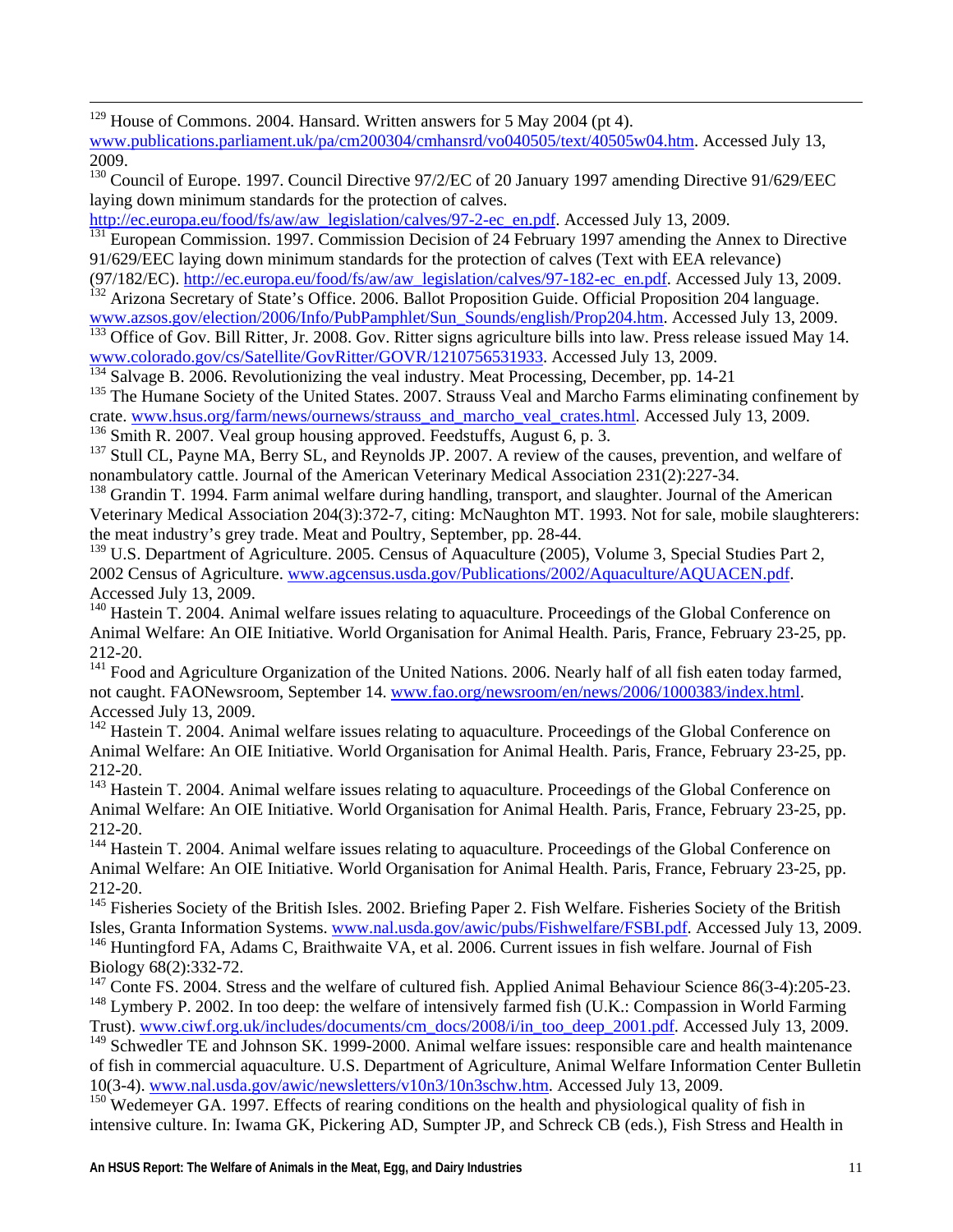Aquaculture, Society for Experimental Biology, Seminar Series 62 (Cambridge, U.K.: Cambridge University Press, pp. 35-71).

<span id="page-11-0"></span> $\overline{a}$ 

Scientifique et Technique-Office International des Epizooties 24(2):529-47. <sup>151</sup> Håstein T, Scarfe AD, and Lund VL. 2005. Science-based assessment of welfare: aquatic animals. Revue

<sup>152</sup> Ashley PJ. 2007. Fish welfare: current issues in aquaculture. Applied Animal Behaviour Science 104(3-4):199-235.

<sup>153</sup> Damsgård B, Juell J-E, and Braastad BO. 2006. Welfare in farmed fish (Norway: Fiskeriforskning). www.fiskeriforskning.com/nofima/publikasjoner/rapporter/welfare\_in\_farmed\_fish. Accessed July 13, 2009.

<sup>154</sup> Schreck CB, Olla BL, and Davis MW. 1997. Behavioral responses to stress. In: Iwama GK, Pickering AD, Sumpter JP, and Schreck CB (eds.), Fish Stress and Health in Aquaculture, Society for Experimental Biology, Seminar Series 62 (Cambridge, U.K.: Cambridge University Press, pp. 145-61).

<sup>155</sup> Pickering AD. 1998. Stress responses of farmed fish. In: Black KD and Pickering AD (eds.), Biology of Farmed Fish (Sheffield, U.K.: Sheffield Academic Press, pp. 222-47).

tolerant fish. In: Iwama GK, Pickering AD, Sumpter JP, and Schreck CB (eds.), Fish Stress and Health in <sup>156</sup> Pottinger TG and Pickering AD. 1997. Genetic basis to the stress response: selective breeding for stress-Aquaculture, Society for Experimental Biology, Seminar Series 62 (Cambridge, U.K.: Cambridge University Press, pp. 171-93).

the response and effects of corticosteroids. Annual Review of Fish Diseases 1:3-26. <sup>157</sup> Barton BA and Iwama GK. 1991. Physiological changes in fish from stress in aquaculture with emphasis on

<sup>158</sup> Lemly AD. 1996. Winter stress syndrome: an important consideration for hazard assessment of aquatic pollutants. Ecotoxicology and Environmental Safety 34(3):223-7.

thwaite VA, and Gentle MJ. 2003. Do fishes have nociceptors? Evidence for the evolution of a vertebrate sensory system. Proceedings of the Royal Society London Series B: Biological Sciences <sup>159</sup> Sneddon LU, Brai 270(1520):1115-21.

Management in Man and Animals (U.K.: Royal Society of Medicine Press, pp. 17-25). <sup>160</sup> Broom DM. 2001. The evolution of pain. In: Soulsby L and Morton D (eds.), Pain: Its Nature and

<sup>161</sup> Rose JD. 2002. The neurobehavioral nature of fishes and the question of awareness and pain. Reviews in Fisheries Science 10(1):1-38.

 $162$  Chandroo KP, Duncan IJH, and Moccia RD. 2004. Can fish suffer?: perspectives on sentience, pain, fear and stress. Applied Animal Behaviour Science 86(3-4):225-50.

<sup>163</sup> Chandroo KP, Yue S, and Moccia RD. 2004. An evaluation of current perspectives on consciousness and Fisheries 5(4):281-95. pain in fishes. Fish and

c Organisms 75:131-8. <sup>164</sup> Braithwaite VA and Boulcott P. 2007. Pain perception, aversion and fear in fish. Diseases of Aquati

<sup>165</sup> Rose JD. 2007. Anthropomorphism and 'mental welfare' of fishes. Diseases of Aquatic Organisms 75(2):139-54.

<sup>166</sup> Bshary R, Wickler W, and Fricke H. 2002. Fish cognition: a primate's eye view. Animal Cognition 5(1):1-13. <sup>167</sup> Fisheries Society of the British Isles. 2002. Fish Welfare. Briefing Paper 2. Fisheries Society of the British

Isles, Granata Information Systems. www.nal.usda.gov/awic/pubs/Fishwelfare/FSBI.pdf. Accessed July 13, 2009.

<sup>168</sup> Håstein T, Scarfe AD, and Lund VL. 2005. Science-based assessment of welfare: aquatic animals. Revue Scientifique et Technique-Office International des Epizooties 24(2):529-47.

<sup>169</sup> Wedemeyer GA. 1997. Effects of rearing conditions on the health and physiological quality of fish in intensive culture. I n: Iwama GK, Pickering AD, Sumpter JP, and Schreck CB (eds.), Fish Stress and Health in Aquaculture, Society for Experimental Biology, Seminar Series 62 (Cambridge, U.K.: Cambridge University Press, pp. 35-71).

<sup>170</sup> Barton BA and Iwama GK. 1991. Physiological changes in fish from stress in aquaculture with emphasis on the response and effects of corticosteroids. Annual Review of Fish Diseases 1:3-26.

<sup>171</sup> Bandeen J and Leatherland JF. 1997. Transportation and handling stress of white suckers raised in cages. Aquaculture International 5:385-96.

 $172$  Barton BA and Iwama GK. 1991. Physiological changes in fish from stress in aquaculture with emphasis on the response and effects of corticosteroids. Annual Review of Fish Diseases 1:3-26.